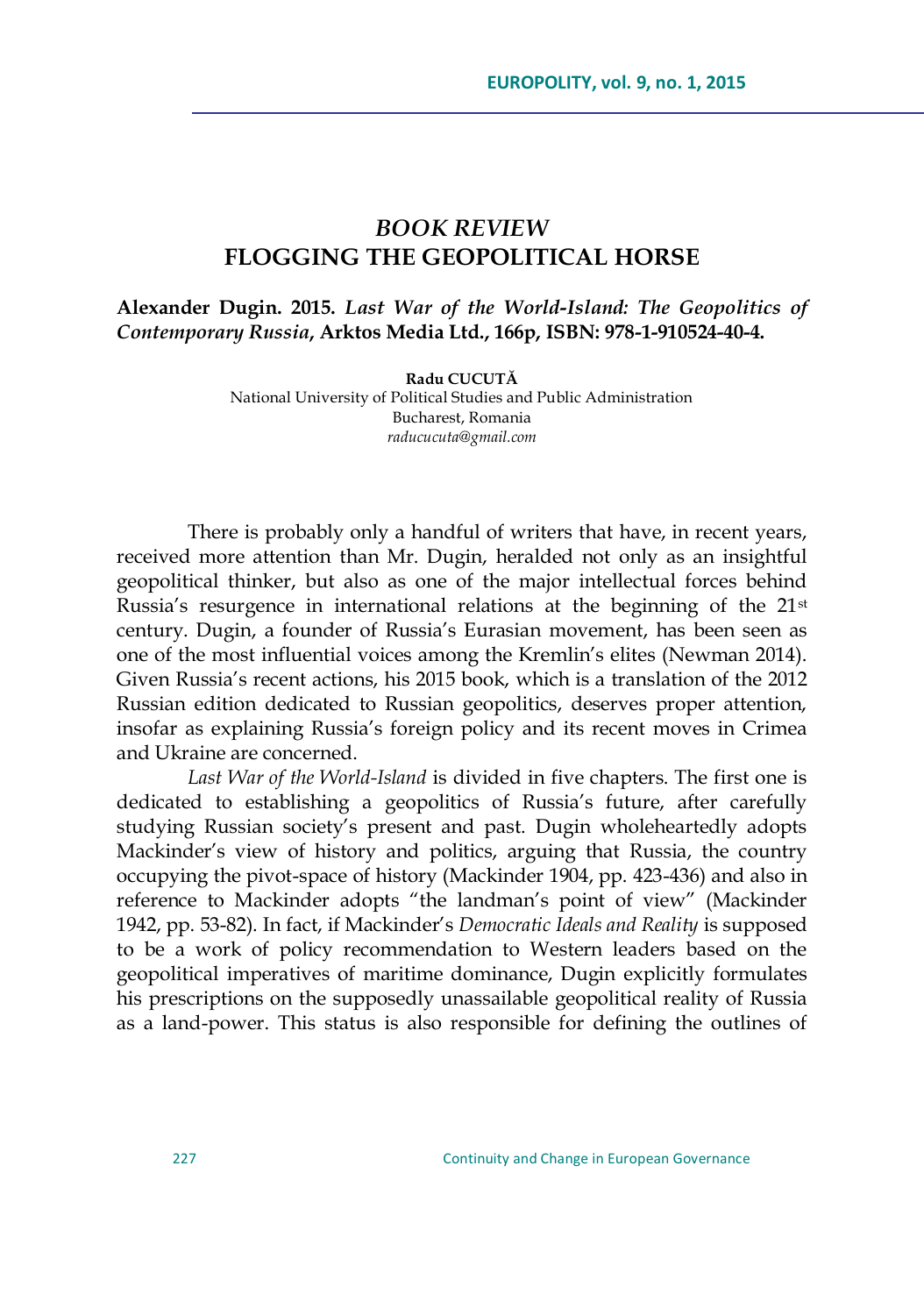Russian society and culture: an inheritor of both the Byzantine Empire<sup>1</sup> and of the Mongol Empire, a "planetary pole of the «civilization of Land»" locked in a battle of the continents since the XVIIIth century with Great Britain (Dugin 2015, pp. 5-7). In a very essentialist vein, Russia's geographical position determines the characteristics of its society: conservative, holistic<sup>2</sup>, anthropologically collectivist, emphasizing sacrifice and the vales of faithfulness, honour, asceticism and loyalty (Dugin 2015, pp. 7-8). In Sorokin's and Sombart's terms, an ideal heroic civilization (Dugin 2015, p. 8), which is doomed by geography to fight "the civilization of the sea" (Dugin 2015, p. 10). As for Mackinder, the logic of history is for Dugin one of the conflict between the sea-power (in his terms, the "thalassocracy") and the land power ("the tellurocracy").

The second chapter is dedicated to the geopolitics of the USSR. The Russian Revolution receives an explanation in terms of the sea versus land power historical conflict described in the previous section. In Dugin's view, both the Czar and the February revolutionists were defeated by the Bolsheviks not necessarily because of the appeal of the Marxist ideology, but because the monarchy and the Provisional Government had espoused the ideology of the ―thallasocracy‖ (the sea power – in this case, the Franco-British-American alliance), whereas the Bolsheviks stood for the traditional tellurocratic role of Russia. While a clear explanation for the monarchy abandoning the classic Russian geopolitical outlook is not given, the Provisional Government is attracted to the sea-power's siren call by the Masonic affiliations of a large number of its members (Dugin 2015, pp. 13-17). The Civil War is but another stage of this conflict, between the sea and the land powers (Dugin 2015, pp. 21- 23). The curious case is that of the Second World War, when the natural alliance between land-powers (Nazi Germany and the USSR) was derailed by both the imperial and ideological ambitions of Germany and by the Soviet's lack of *objective* geopolitical specialists, capable of pointing the leadership towards the right path (Dugin 2015, p. 44). The Cold War reverts to the historical logic of confrontation between the sea and the land power. It is nevertheless important to observe that Dugin gives little or no attention to

 $\overline{a}$ 

<sup>&</sup>lt;sup>1</sup> It is nevertheless amusing that Dugin makes no reference to the land or sea power characteristics of the Byzantine Empire.

 $2$  Dugin goes into no details about what the "holism" of the Russian civilization entails.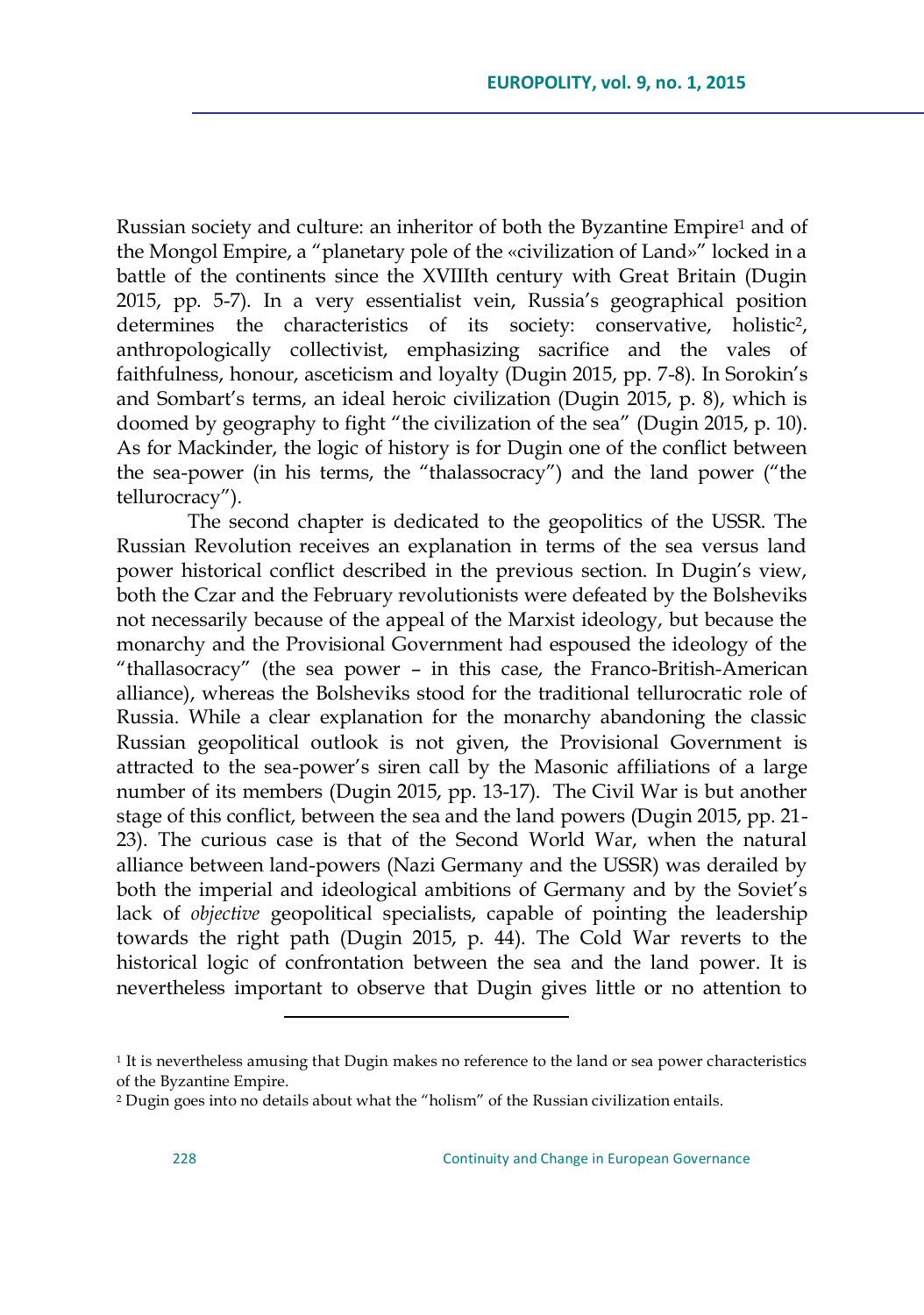other conflicts in which Russia allied itself with sea-powers in order to counter a possible land-based hegemon (the First World War or the Napoleonic Wars) – the reader can only assume that the same explanations is warranted: Masons or other nefarious groups succeeded in derailing Russia from its natural destiny or the lack of sufficiently influential geopolitical specialists prevented its leadership from taking the right choice.

While the rest of the chapter seems to follow the same logic of history – the conflict between the global land and the global sea power, this time enacted under the guise of the Cold War, there are several other elements of the second chapter that raise the reader's eyebrows. On the one hand, apparently, the geopolitical position of Russia elicits a strong-man rule: Khruschev's thaw apparently led the way to a "weakening of the populace"(Dugin 2015, p. 50). On the other hand, the identity of the nefarious opponent of Russia's natural ambitions is revealed: the CFR (The Council on Foreign Relations), "the most important authority in the formation of American foreign policy on a global scale in the thalassocratic spirit" (Dugin 2015, p. 29) and the Trilateral Commission, "whose activity  $\left[\ldots\right]$  consisted in coordinating the efforts of the leading capitalist countries for victory in the «Cold War» and isolating the USSR and its allies from all sides" (Dugin 2015, p. 54).

The last section of the second chapter lambasts Gorbachev for his enacting of *perestroika* and *glasnost*, seen in epically tragic terms: "a complete contradiction of Russia's entire historical path as a Eurasian, great-continental formation, as the Heartland, and as the civilization of Land" (Dugin 2015, p. 59) or as "the undermining of Eurasia from within; the voluntary selfdestruction of one of the poles of the world system" (Dugin 2015, p. 59). The USSR's collapse echoes in Dugin's account Putin's assertion that the event represents "the greatest geopolitical catastrophe" of the 20th century (BBC 2005). The author goes on to criticize democratization, essentially considering it an instrument of the "total attack by the civilization of the Sea"(Dugin 2015, p. 59), complaining about the proportion of the catastrophe, which reminds him of the Times of Troubles or of the Mongol Invasions.

The third chapter starts philosophically, by quoting extensively from G.K. Chesterton's *The Everlasting Man*. Russia becomes a modern representation of Rome gripped into a fight to death against Carthage, Dugin taking up Chesterton's argument that the moral strength of the Roman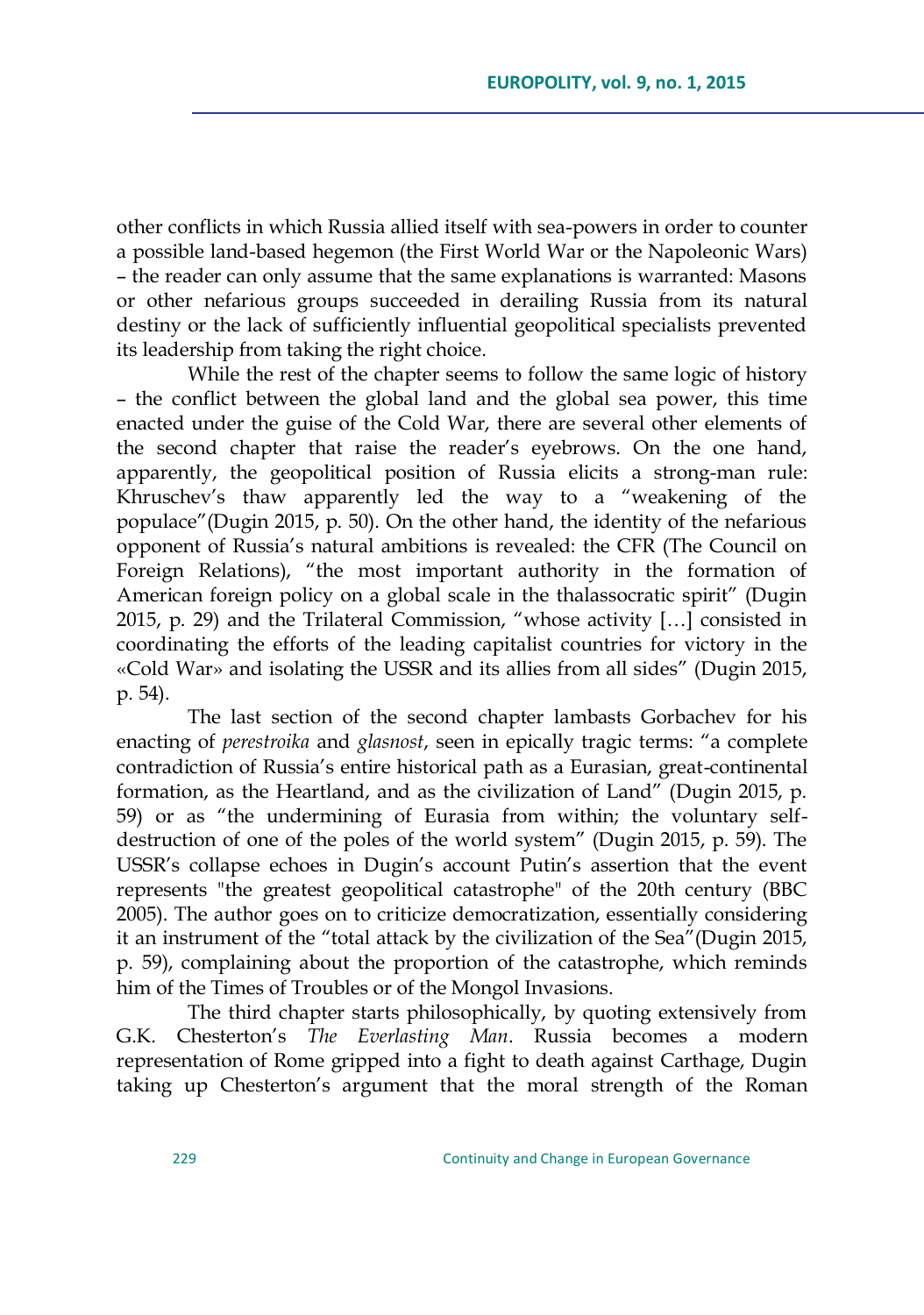religious system is responsible for Rome's ultimate victory in the Punic Wars. Unlike the Romans, however, in the Cold War, a "Mercantile civilization prevailed over a heroic, ascetic, and Spartan civilization" (Dugin 2015, p. 68). The Times of Troubles are compounded by the enacting of Western policies, contrary to Russian interests, Dugin argues, the symbol of Russia's defeat and downfall being the loss of the First Chechen War.

The penultimate chapter deals with Russia's resurgence under the terms of Vladimir Putin. It is fitting that the return to a "clearly Eurasian, landbased geopolitical character"(Dugin 2015, p. 68) should start in Chechnya – Russia's victory emphasizes the benefits brought about by resuming the landbased strategy. Russia's renewed assertiveness in international relations under Putin is applauded by Dugin. However, it is important to note that Putin is also a target of criticism: his cooperation with the US in the combat against terrorism, his tacit support for US actions in Afghanistan are criticized by Dugin, who also takes on the incumbent president for his inability to construct alongside France and Germany a "European-Eurasian multipolar bloc" (Dugin 2015, p. 109). In addition to that, Dugin launches a scathing criticism against the Kremlin's experts, who have maintained their position after Yeltsin's replacement and are seen as a hindrance towards the adoption of a truly scientifically geopolitical course – it is amusing to see that among the "pro-Western, pro-American analysts, [who] were often also the West's direct agents of influence" are former Defence Minister Sergey Ivanov and incumbent Foreign Minister Sergey Lavrov (Dugin 2015, pp. 112-113). Putin's 2006 speech in Munich, criticizing American unipolarism is, alongside the Russian-Georgian War the crowning achievement of a reversal of fortunes.

However, as the last chapter of the book argues, this course of Russian politics is not irreversible, for several reasons. Putin's own ambiguity towards embracing what amounts to Russia's geopolitical destiny, highlighted by his nomination of Medvedev as a successor and by his references to democracy in his public interventions, is a factor of concern for Dugin, who indirectly portrays himself as an ultimate authority in geopolitics, hence his frequent criticism of Putin's direct entourage. Dugin is unsure whether Putin's inability to follow up on his Munich 2006 speech is just a ruse to circumvent American attention or an expression of his inability to step up to the challenges of Russia's geographical position and mission. Consequently, Dugin believes that Russia's future "demands a strong-willed and energetic personality at the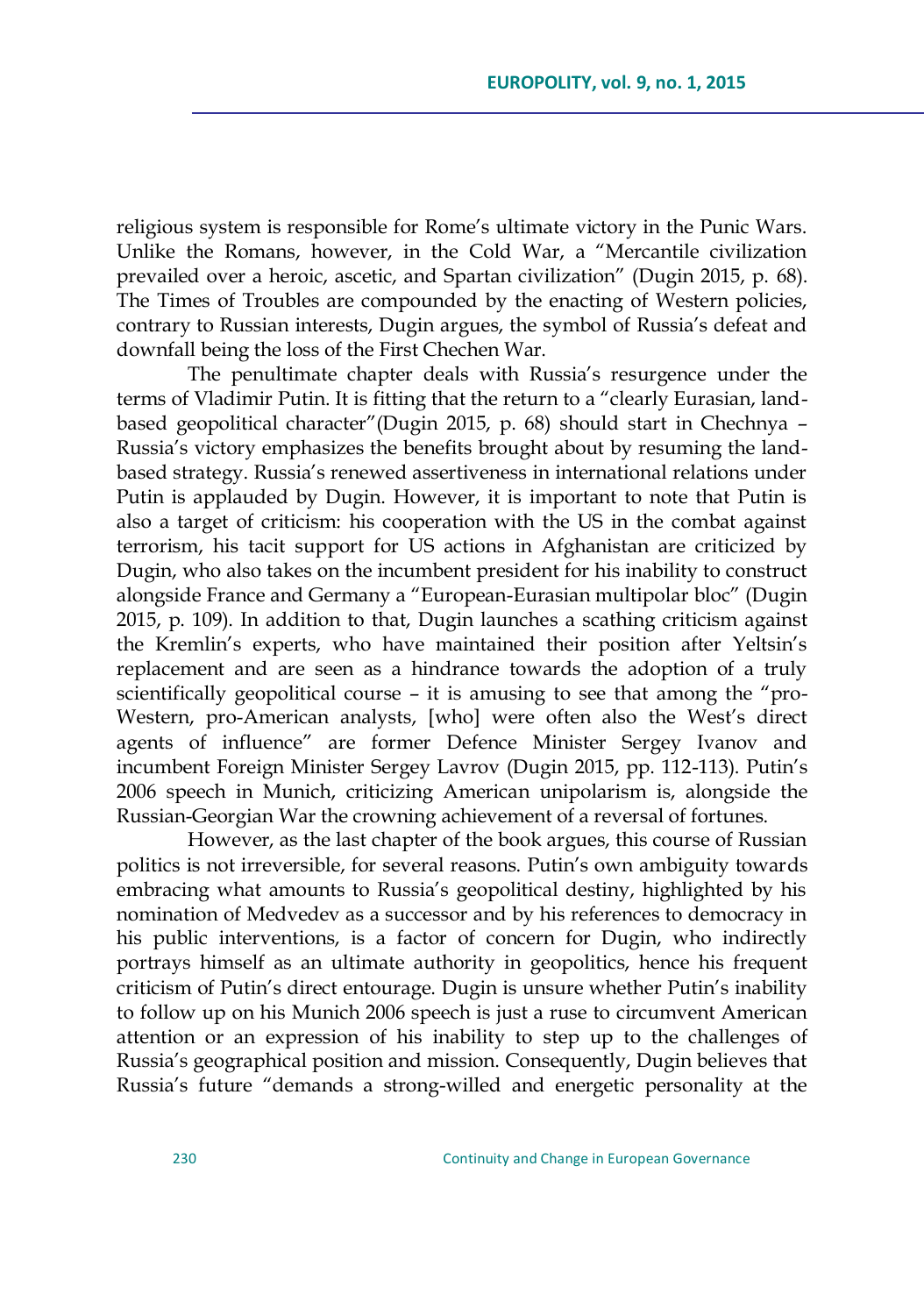head of government, a new type of ruling elite and a new form of ideology" (Dugin 2015, 114). The verdict is out as to whether Putin fits this description and Russia's historic mission - "Russia will either be great or will not be at all", concludes Dugin (Dugin 2015, p. 144).

Essentially, *Last War of the World-Island* is a reply to Mackinder's classic geopolitical view. Whereas Mackinder's argument is in favour of preventing the rise of a continental hegemon, Dugin predicates his proposals based a reverse logic – if the global sew power is to ensure no great power controls Eastern Europe, Dugin calls for Russia's fulfilment of Mackinder's well-known dictum: "Who rules East Europe commands the Heartland: Who rules the Heartland commands the World-Island: Who rules the World-Island commands the World" (Mackinder 1942, p. 106). It is ironic, therefore, that while Dugin discusses at length about the Russian national character and the need for a truly Russian geopolitics, his theory (if we can call it that) is simply a reverse case of Mackinder's century long predicament.

However, this simple (and simplistic) reasoning is beset by internal contradictions and numerous errors. Dugin carefully omits several moments of Russian history that run against his arguments: in addition to the moments when the Czarist Empire found itself allied with sea-powers, there is no mention of Peter the Great's Western inspired politics or of the Russian geopolitical ambition regarding the Bosporus and the Dardanelles Straits (See Taylor 1957, p. 50 or Schroeder 1994, p. 590). Moreover, for a distinctly Turanic Empire Russia is purported to be, as far as Dugin is concerned, its ambitions are largely European – there are no mentions, for example, of Russia's ambitions in Asia. In addition, it is also problematic that while there is a ―neoconservative‖ geopolitics, an Islamic one, there is no mention of the role China is to play. By Dugin's classification, China is also a viable candidate for a "telluric" hegemon. Instead, Beijing is dismissed as only an instrument Russia might use in order to bring about global multipolarity. It is also important to note that, unlike other Russian geopolitical representations, Dugin's is hegemonic – if other perspectives call for Russia to find partners in order to build a truly multipolar international system (Malek 2009, pp. 200- 202), multipolarity is, as for Dugin only a step towards Heartland domination.

In addition to that, it is ironic to notice that Japan belongs to the interwar land-power coalition of the interwar period (Dugin 2015, p. 30). Factual errors are also present: decrying NATO's enlargement, Dugin notes that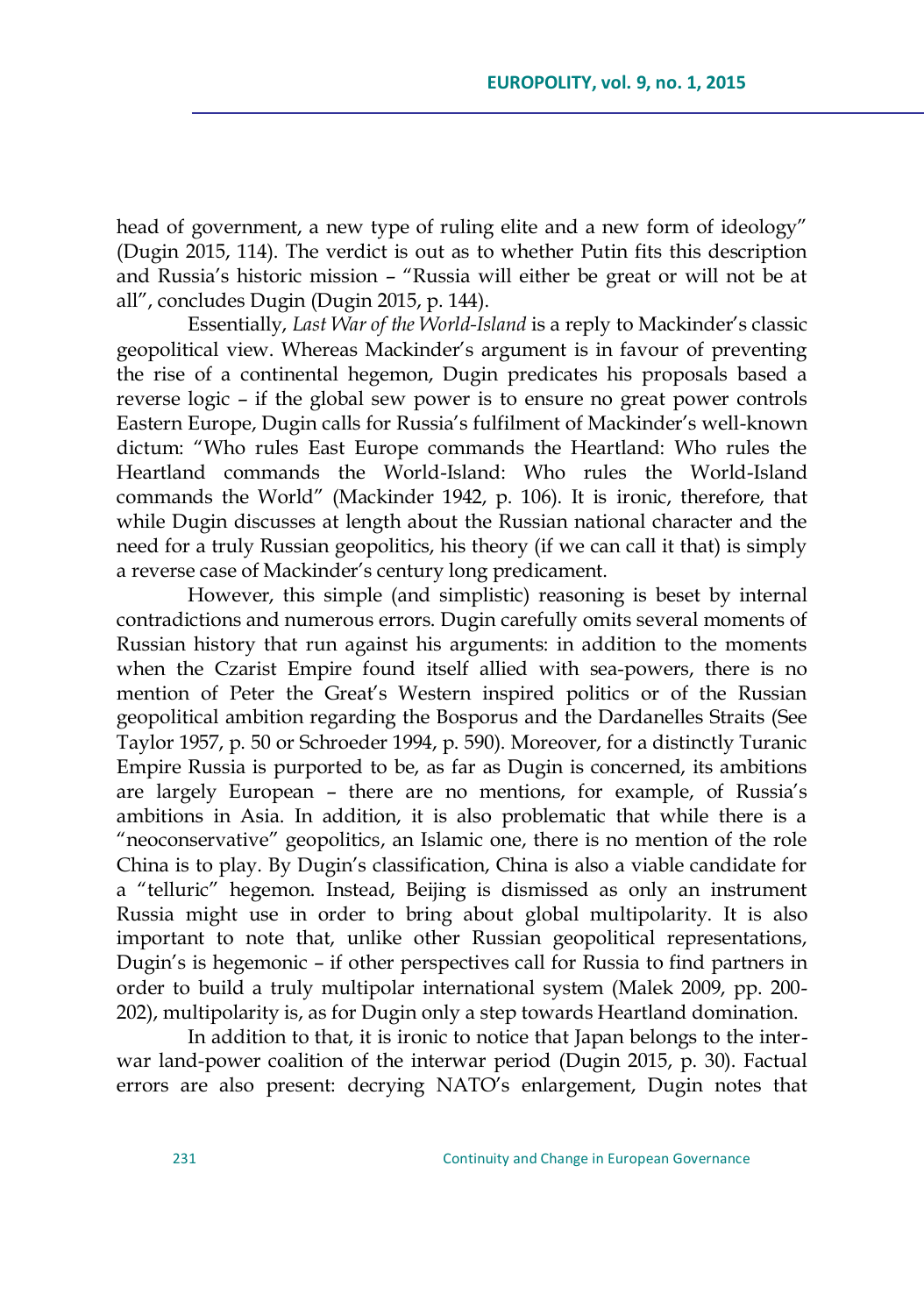former Eastern European communist states became members of the Alliance *before* the Baltic Countries: Croatia's 2009 accession or Romania's 2004 accession precede, according to the author, the Baltic countries' 2004 accession (Dugin 2015, pp. 61, 75).

The biggest problem of Dugin's argument remains however in his use of a classical geopolitical model. Dugin makes no clear difference the explanatory, predictive or normative aspects of his theoretical model. And it is a theoretical perspective which claims to perform all these functions. His model is a reductionist one, for geography (specifically a single Eurasian region) is the single variable that underlines Dugin's account. Moreover, in spite of all his claims to the contrary, Last *War of the World-Island* is also a determinist perspective: as far as Dugin might be concerned, the politician can ignore the law-like advice of the geopolitical specialist at his own costs, because history inevitably follows the logic of the confrontation between the land and the sea power.

In addition to that, it is important to note that *Last War of the World-Island* is mired in classic geopolitical references. While this might serve as an advantage inasmuch as the clarity of the original argument is concerned, it is distressing to see that Dugin whole-heartedly ignores not only mainstream international relations theories (Brzezinski and Kissinger are mentioned in their capacity as statesmen and not academics), but also more recent takes on geopolitics (see Flint 2006, Dodds 2007, O Tuathail 2005).

Moreover, one cannot observe that the argument becomes ideological or at least indefinably vague: *Last War of the World-Island* contains direct references to geopolitical apperceptions, vectors, identity, history, architecture, logic, meaning, aspects, situation, independence, orientation, construct, choice, discipline, arsenal, method, character.

All in all, *Last War of the World-Island* is a curious, yet entertaining book. It offers little to the scholar of International Relations and rather more to the casual reader, given that the author is acutely interested in stretching every argument in order to fit the theory. The book is neither a new or original contribution to geopolitics, as the author appeals only to classical authors and is apparently unaware of critical geopolitics. Eclectic in bibliography, containing factual errors and a fair dose of reasoning very close to conspiratorial accounts, under researched in some aspects, Dugin's "Russian" answer to Mackinder exhibits his own idiosyncrasies, his own quarrels with